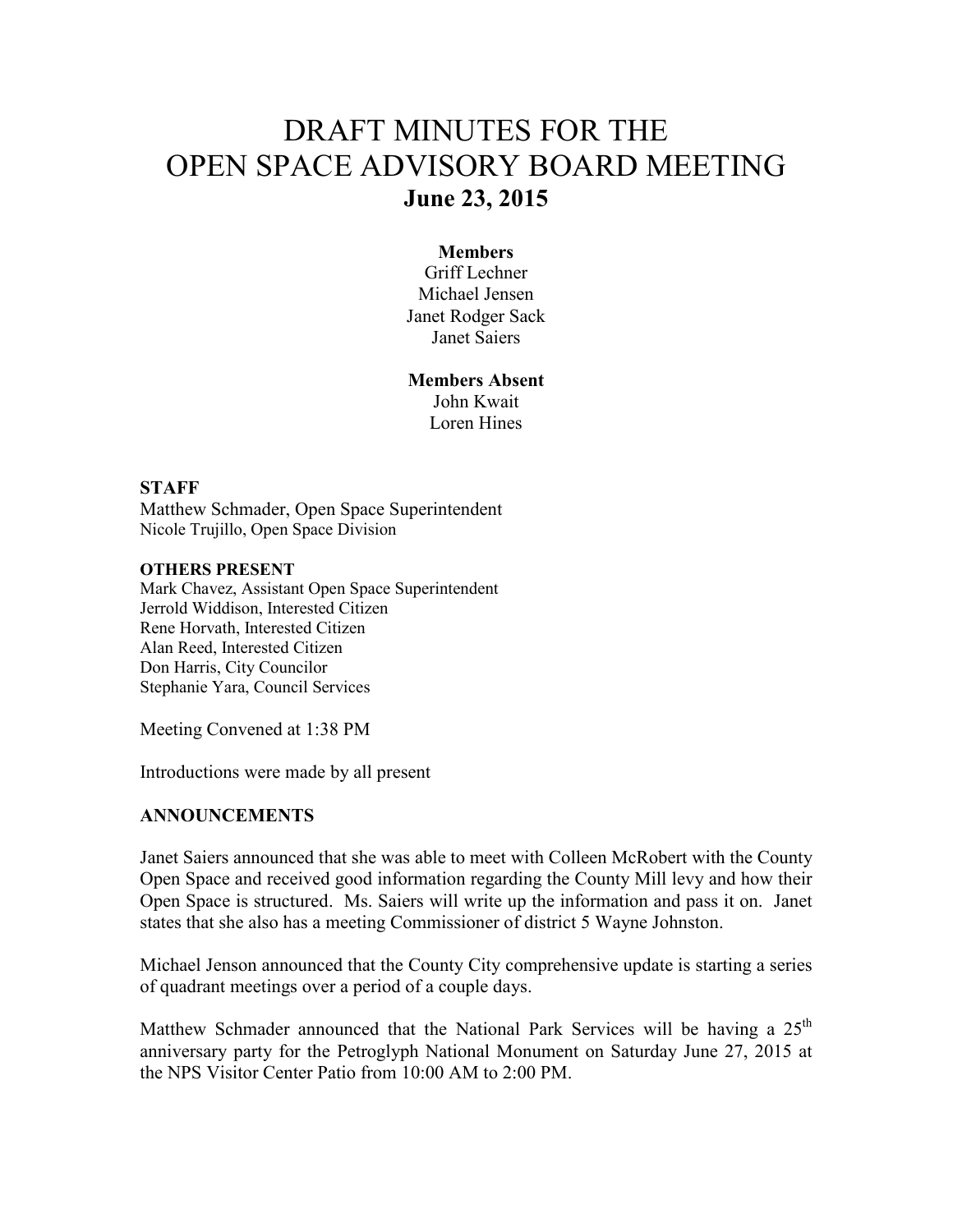Griff Lechner announced that on July 15, 2015 the Open Space Division will be hosting a volunteer training session to be a weather watcher for the National Weather Service.

# **APPROVAL OF MINUTES**

A motion was made by Michael Jenson and seconded by Rodger Sack to approve the April 30, 2015 minutes. A vote was taken and the motion passed on a 4 to 0 vote.

## **OPEN DISCUSSION ON THE HISTORY OF THE OPEN SPACE TRUST FUND**

Janet Saiers states that even though the Agenda Item is stated as an Open Discussion, What the Board is here to accomplish today is to provide input to City Council regrading O-15-48. Ms. Saiers states that her position has changed and feels like the Board needs more information from the administration before a motion is made to support or not support this bill.

Rodger Sack agrees with Janet Saiers

Michael Jenson states that he was dumb struck to learn how pitiful the return on that money has been and it needs to be dealt with. How is that money going to be managed to make the best use of that money sitting, waiting for an opportunity to arise. A big chunk of it can be used in the future for the priority list that has been put together.

Griff Lechner reads an e-mail from board member Loren Hines who is absent this meeting….

1. I would ask the Board members to please take note of sections 4-2-3-2-D and 4-2-3-3 (the introductory sentence) as these set out the intent of the Council to keep this fund in tact in perpetuity.

2. The Board should advise the Council and Mayor's office that we do not support new section 4-2-3-3-D. the rest of the changes appear to be mostly housekeeping and do not substantially change the intent of the original ordinance.

Griff Lechner goes over the bill and states that he likes a couple of the changes in the bill that includes the approval/recommendation of the Advisory Board before going forward. He doesn't approve of dissolving the trust fund and states that we should be using the interest of the trust fund to be doing things for Open Space. He states that we should be looking at a way to increase the trust fund so it can gain interest.

Councilor Don Harris states that he appreciates the fact that this trust fund was created in 1982 and states that in 1982 we had interest rates. He doesn't know of any other municipal government that funds government operations by sticking money in the bank. Councilor Harris advises the Open Space Advisory Board to support proposed ordinance O-15-48.